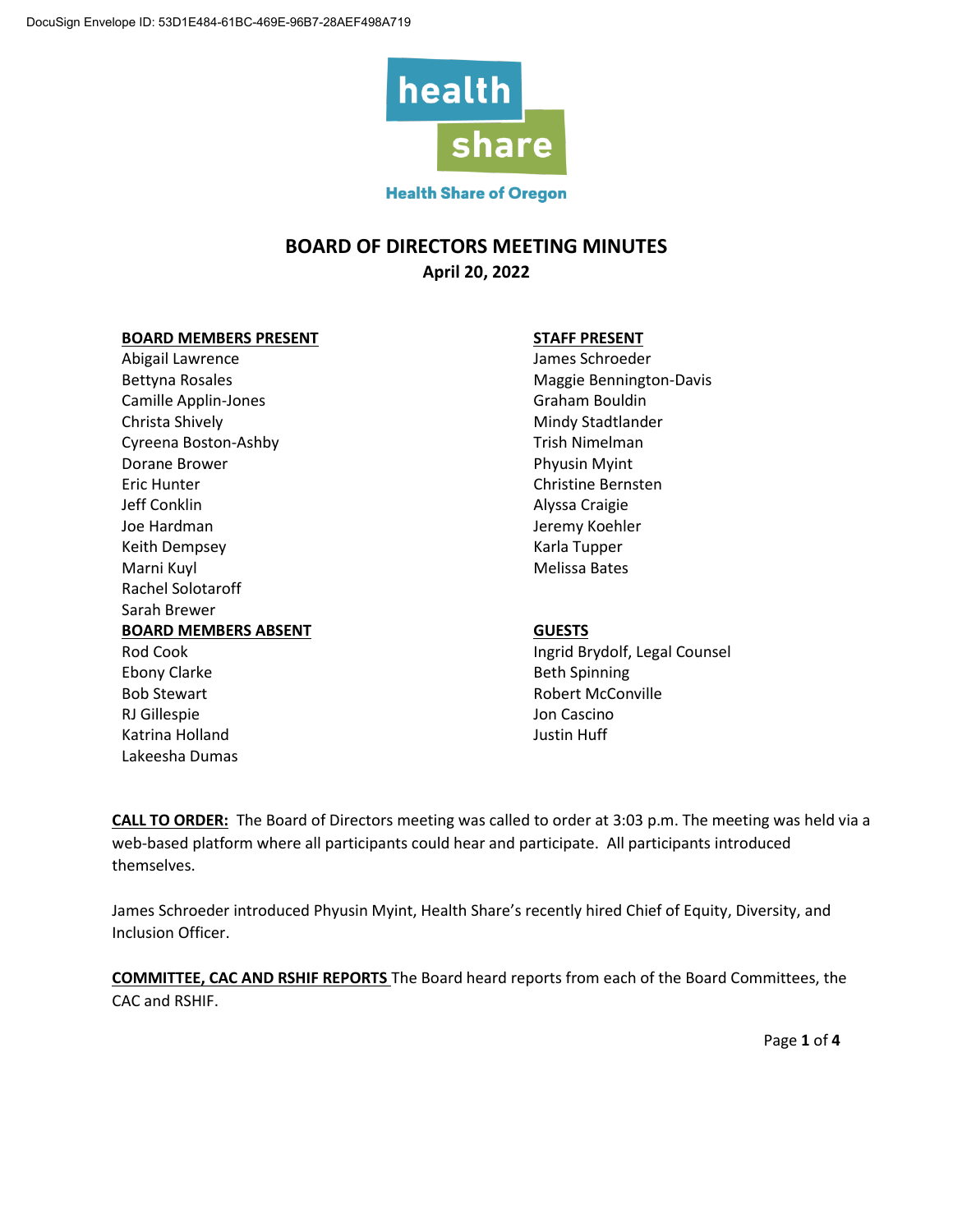

# **BOARD OF DIRECTORS MEETING MINUTES April 20, 2022**

**Governance Committee:** Dorane Brower reported on the Committee's work including matters being considered by the Board at this meeting, including the Board survey, the COVID vaccine amendment, Health Share's strategic framework and the MAC report-out.

**Quality Committee:** Joe Hardman reported on the work of the Committee. He explained the Committee's discussion of a network contracting issue and member assignments. The Committee also discussed the quality metrics for 2022, "early life health" PIP project, and the strategic roadmap.

**Community Impact Committee**: Cyreena Boston-Ashby reported on the MAC update, the update on the legislative session, the strategic refresh, housing benefit, and the CHA and CHIP work.

**Finance Committee**: Eric Hunter reported that the Committee has recommended policies to the Board today for action, and the Committee discussed the current financial statements.

**RSHIF**: Abigail Lawrence reported on the Committee's discussion with Maggie Klein of OHSU on the housing benefit package, and the recruitment of OHP members with lived experience especially relating to houselessness and housing.

**Community Advisory Council:** Abigail Lawrence reported on the Council's meeting with Phyusin Myint, and the governance structure of Health Share, including in relation to the CAC and the CHIP.

**CHAIR REPORT:** Marni Kuyl reported that new Board member, Marci Muschamp, had resigned from the Board upon taking a new employment opportunity. Marni Kuyl also discussed the Oregon State Hospital and concerns about admissions.

**CEO REPORT:** James Schroeder reported on behavioral health rate changes, the 1115 waiver process, redetermination updates, and other structural changes for Medicaid.

Page **2** of **4**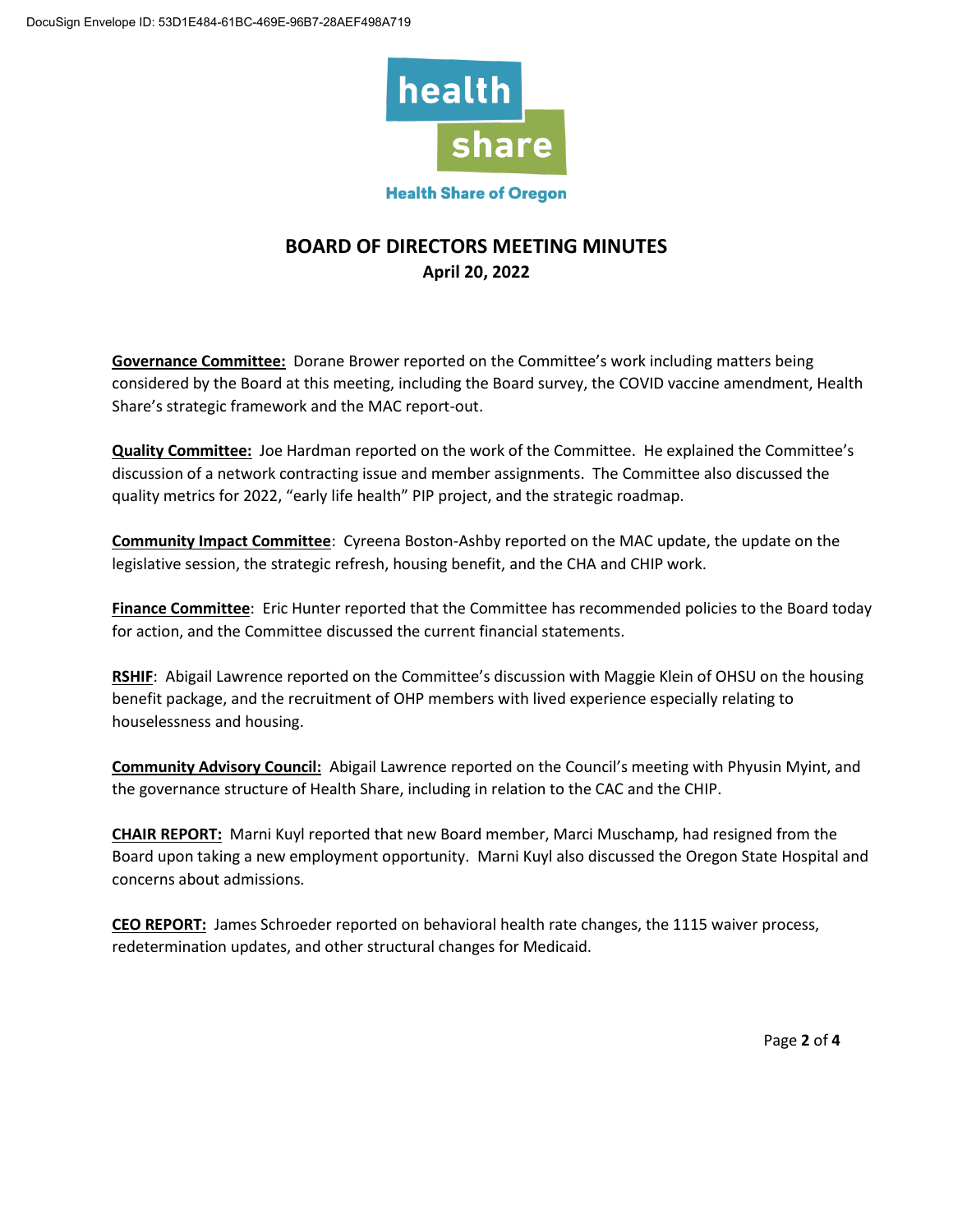

# **BOARD OF DIRECTORS MEETING MINUTES April 20, 2022**

## **CONSENT AGENDA:**

Marni Kuyl introduced the consent agenda items and offered the opportunity to remove or correct any item from the consent agenda.

## **ACTION: Following a motion by Eric Hunter and a second by Camille Applin-Jones, the Board approved the following consent agenda items, with all Directors voting in favor:**

Board of Directors Meeting Minutes, March 16, 2022 Governance and Operational Excellence Committee Minutes, February 23, 2022 Quality & Health Outcomes Committee Minutes, March 2, 2022 Finance & Audit Committee Minutes, February 3, 2022 Community Impact Committee Minutes, January 26, 2022 IDS/ICN COVID Vaccine Amendment FIN-C-01 Financial Solvency of Delegated Entities Policy FIN-C-02 Minimum Medical Loss Ratio Policy FIN-C-05 Risk Capitation Model Policy

#### **GOVERNANCE SURVEY**

Mindy Stadtlander reported on the Governance Committee's work on a self-assessment tool for the Board. She proceeded, during the meeting, to query all Board members with an online tool, capturing feedback on various areas of self-governance and Board performance. The results will be used by the Governance Committee for further action.

## **MEDICAID CHANGES 2022-2023**

James Schroeder engaged the Directors in a review and discussion of upcoming significant changes to Medicaid in Oregon and the various workstreams that will be used to accomplish the work. He discussed the structure for the work, timelines and process, and guiding principles. The Directors discussed the principles.

Page **3** of **4**